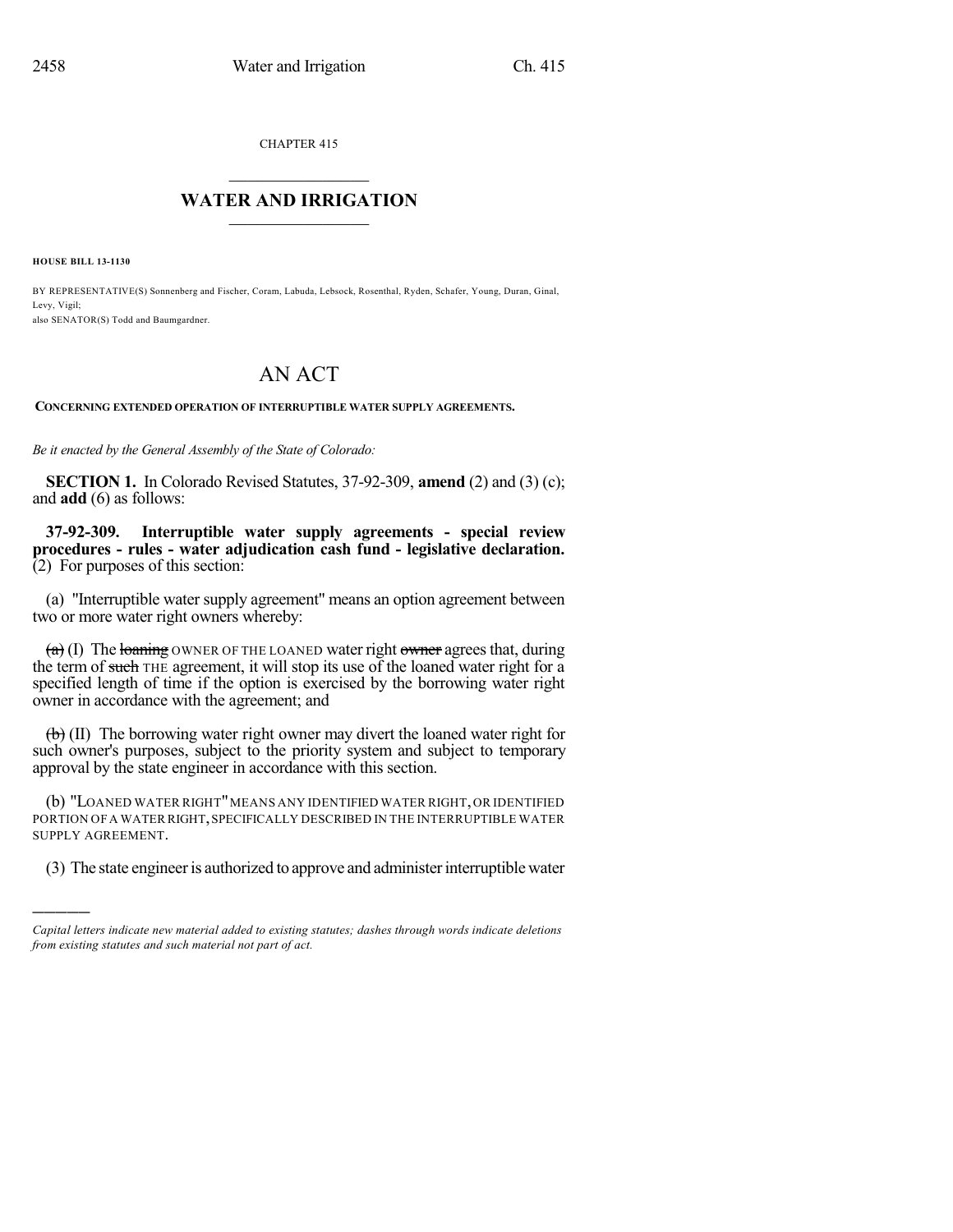supply agreements that permit a temporary change in the point of diversion, location of use, and type of use of an absolute water right without the need for an adjudication pursuant to this article, subject to the following:

(c) An interruptible water supply agreement approved pursuant to this section shall not CANNOT be exercised for more than three years in a ten-year period, for which only a single approval is required. The ten-year period shall begin BEGINS with the granting of such THE approval. A water right subject to the agreement under this section  $\frac{1}{2}$  may not CANNOT use section 37-92-308 (5). The STATE ENGINEER SHALL NOT APPROVE an interruptible water supply agreement approved pursuant to this subsection (3) shall not be approved for another ten-year period; except:

(I) that, If such THE agreement has not been exercised during the term of the agreement, an applicant may reapply one time by repeating the application process pursuant to this subsection (3); AND

(II) AS SPECIFIED IN SUBSECTION (6) OF THIS SECTION.

(6) (a) (I) ALL OF THE SUBSTANTIVE AND PROCEDURAL REQUIREMENTS OF SUBSECTIONS (2) TO (5) OF THIS SECTION APPLY TO A SUBSEQUENT APPROVAL OF AN INTERRUPTIBLE WATER SUPPLY AGREEMENT EXCEPT AS SPECIFICALLY PROVIDED OTHERWISE IN THIS SUBSECTION (6).

(II) THIS SUBSECTION (6) APPLIES ONLY TO A SUBSEQUENT APPROVAL OF AN INTERRUPTIBLE WATER SUPPLY AGREEMENT.

(b) A PERSON MAY APPLY FOR NO MORE THAN TWO SUBSEQUENT APPROVALS OF THE SAME INTERRUPTIBLE WATER SUPPLY AGREEMENT.

(c) AN APPLICANT FOR SUBSEQUENT APPROVAL OF AN INTERRUPTIBLE WATER SUPPLY AGREEMENT MUST:

(I) SUBMIT TO THE WATER CLERK IN EACH WATER DIVISION IN WHICH A LOANED WATER RIGHT IS LOCATED A RESUME OF THE APPLICATION FOR APPROVAL OF AN INTERRUPTIBLE WATER SUPPLY AGREEMENT SUBMITTED TO THE STATE ENGINEER, AND THE WATER CLERK SHALL PUBLISH THE RESUMES IN THE MANNER SET FORTH IN SECTION 37-92-302 (3) (a) AND (3) (b), NOTWITHSTANDING THE FACT THAT THE APPLICATIONS WERE FILED WITH THE STATE ENGINEER;

(II) FILE PROOF OF THE SUBMISSION OF THE RESUME TO THE WATER CLERK WITH THE STATE ENGINEER NOT LATER THAN TEN DAYS AFTER THE SUBMISSION; AND

(III) FILE PROOF OF THE NOTICE TO ALL PARTIES WHO HAVE SUBSCRIBED TO THE SUBSTITUTE WATER SUPPLY PLAN NOTIFICATION LIST, AS DESCRIBED IN SECTION 37-92-308 (6), WITH THE STATE ENGINEER WITHIN TEN DAYS AFTER PROVIDING THE NOTICE.

(d) OWNERS OF WATER RIGHTS HAVE UNTIL THE LAST DAY OF THE FOURTH MONTH FOLLOWING THE MONTH IN WHICH THE RESUME WAS SUBMITTED TO THE WATER CLERK TO FILE COMMENTS ON THE OPERATION OF THE INTERRUPTIBLE WATER SUPPLY AGREEMENT.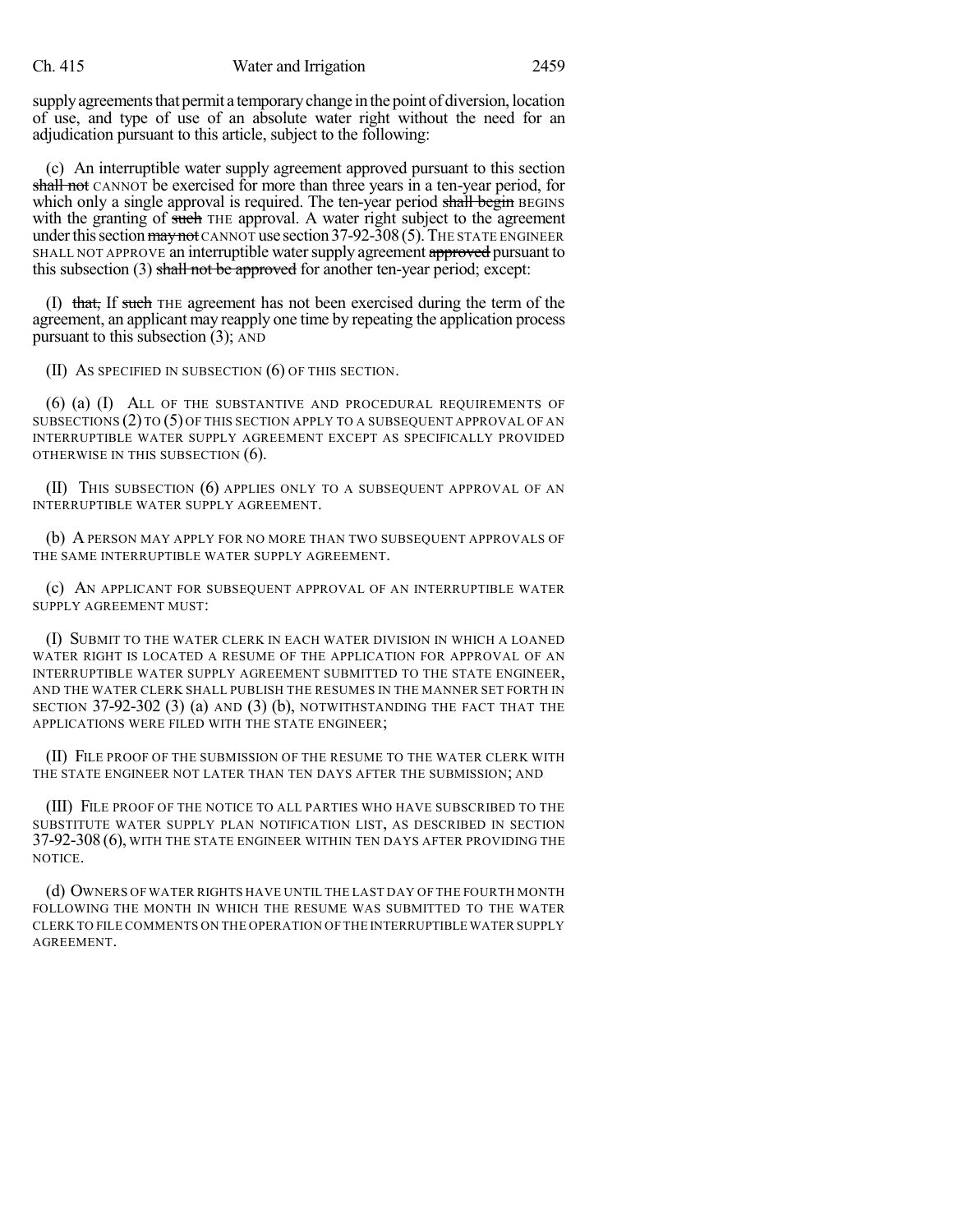(e) THE STATE ENGINEER SHALL NOT APPROVE AN APPLICATION FOR SUBSEQUENT APPROVAL THAT WOULD TRANSFER OR FACILITATE THE TRANSFER OFWATER ACROSS THE CONTINENTAL DIVIDE BY DIRECT DIVERSION, EXCHANGE, OR OTHERWISE.

(f) THE STATE ENGINEER MAY APPROVE A SUBSEQUENT APPLICATION FOR INTERRUPTIBLE WATER SUPPLY AGREEMENT UNDER THIS SUBSECTION (6) ONLY:

(I) AFTER MAKING A DETERMINATION OF THE OPERATION AND ADMINISTRATION OF THE INTERRUPTIBLE WATER SUPPLY AGREEMENT TO ASSURE THAT SUCH OPERATION AND ADMINISTRATION WILL NOT PERMIT A BORROWING WATER RIGHT USER TO RELY ON THE EXERCISE OF MULTIPLE INTERRUPTIBLE WATER SUPPLY AGREEMENTS AS ITS PRIMARY SOURCE OF SUPPLY;

(II) IF THE TERMS AND CONDITIONS IMPOSED PURSUANT TO PARAGRAPH (b) OF SUBSECTION (3) OF THIS SECTION ARE NO LESS RESTRICTIVE THAN THOSE IMPOSED UPON PREVIOUSLY APPROVED APPLICATIONS;

(III) IF THE AGREEMENT DOES NOT INCLUDE A LOANED WATER RIGHT THAT HAS ALREADY BEEN APPROVED AS A LOANED WATER RIGHT IN A SEPARATE, UNEXPIRED INTERRUPTIBLE WATER SUPPLY AGREEMENT; AND

(IV) IF THE LOANED WATER RIGHT SUBJECT TO THE AGREEMENT IS NOT SUBJECT TO MORE THAN TWO SUBSEQUENT APPROVALS REGARDLESS OF THE APPLICANT, AND ANY SUCH SUBSEQUENT APPROVAL CANNOT TAKE EFFECT UNTIL AFTER ANY PRIOR TEN-YEAR APPROVAL PERIOD HAS EXPIRED.

(g) THE STATE ENGINEER'S APPROVAL OR DISAPPROVAL OF A SUBSEQUENT APPLICATION FOR AN INTERRUPTIBLE WATER SUPPLY AGREEMENT UNDER THIS SUBSECTION (6) CONSTITUTES FINAL AGENCY ACTION SUBJECT TO APPEAL IN THE WATER COURT IN THE WATER DIVISION IN WHICH THE LOANED WATER RIGHTS ARE LOCATED.

(h) THE WATER JUDGE SHALL EXPEDITE AN APPEAL OF THE STATE ENGINEER'S DECISION ONLY UPON THE REQUEST OF ANY PARTY TO THE APPEAL.

(i) FOR PURPOSES OF DETERMINING FILING FEES, THE APPLICANT OR COMMENTER THAT INITIATES THE APPEAL SHALL PAY FEES ESTABLISHED FOR WATER COURT CHANGE APPLICANTS, AND ALL OTHERS SHALL PAY FEES ESTABLISHED FOR PERSONS FILING STATEMENTS OF OPPOSITION.

**SECTION 2. Act subject to petition - effective date - applicability.** (1) This act takes effect at 12:01 a.m. on the day following the expiration of the ninety-day period after final adjournment of the general assembly (August 7, 2013, if adjournment sine die is on May 8, 2013); except that, if a referendum petition is filed pursuant to section 1 (3) of article V of the state constitution against this act or an item, section, or part of this act within such period, then the act, item, section, or part will not take effect unless approved by the people at the general election to be held in November 2014 and, in such case, will take effect on the date of the official declaration of the vote thereon by the governor.